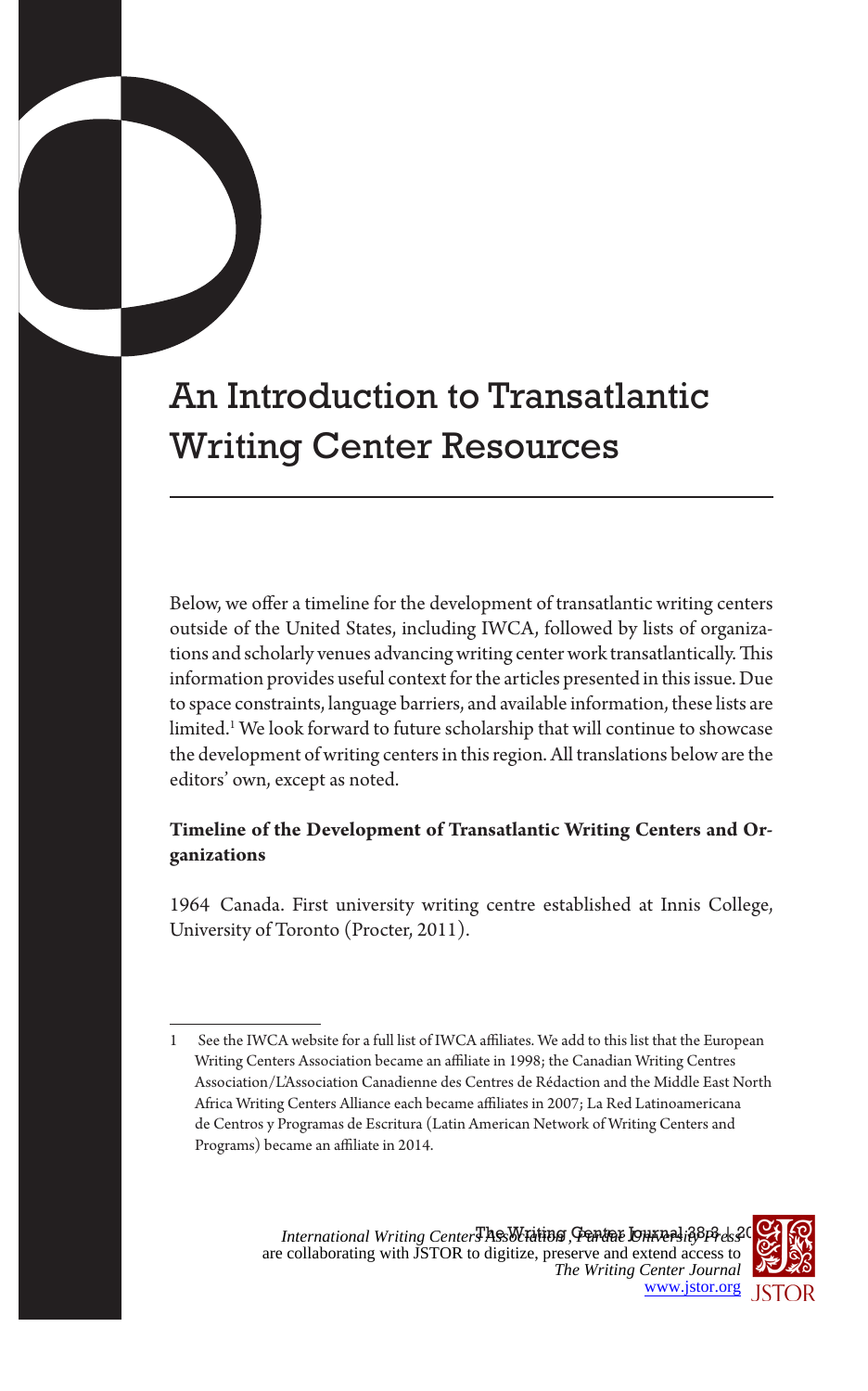1979 United Kingdom. First university writing centre established at Newcastle Polytechnic, now University of Northumbria (Hebron, 1984; this centre was later closed due to lack of funding, see Ganobcsik-Williams, 2011, p. 261).

1982 Canada. Establishment of the Canadian Association for the Study of Language and Learning (CASLL) (Canadian Association for the Study of Discourse and Writing, n.d.-a). CASLL held its last conference in 2015 but continues its listserv. Inkshed, the press associated with CASLL, remains an active book publisher (Procter, 2018).

1982 Canada. Establishment of the Canadian Association of Teachers of Technical Writing (CATTW) (Pavelich & Jordan, 1994).

1983 United States. Establishment of the National Writing Centers Association (Kinkead, 2017, p. 11).

1988 Europe. Establishment of SIG Writing, a special interest group in the European Association for Research on Learning and Instruction (EARLI), which focuses on empirical research (SIG Writing, 2018; SIG Writing, 2019).

1989 France. First writing center established, the Writing Lab at the American University of Paris, an American-style institution (Mott, n.d.).

1990 Canada. By this date, 24 writing centres were established (Graves, 1993, p. 88).

1991 Hungary. First writing center established, the Center for Academic Writing, at the Central European University, an American-style institution (Central European University, n.d.-a; for more information about writing initiatives in Central and Eastern Europe, see Harbord, 2010).

1993 Germany. First writing center established at the University of Bielefeld, which is also the first writing center at a national (rather than American-style) university in Europe (Bräuer, 2002).

1994 Puerto Rico. First university writing center established in Latin America, at La Universidad Interamericana de Puerto Rico (Interamerican University of Puerto Rico), a center that closed in 2000 (García-Arroyo & Quintana, 2012; for more information on writing initiatives in Latin American and Spanish universities, see Carlino, 2012).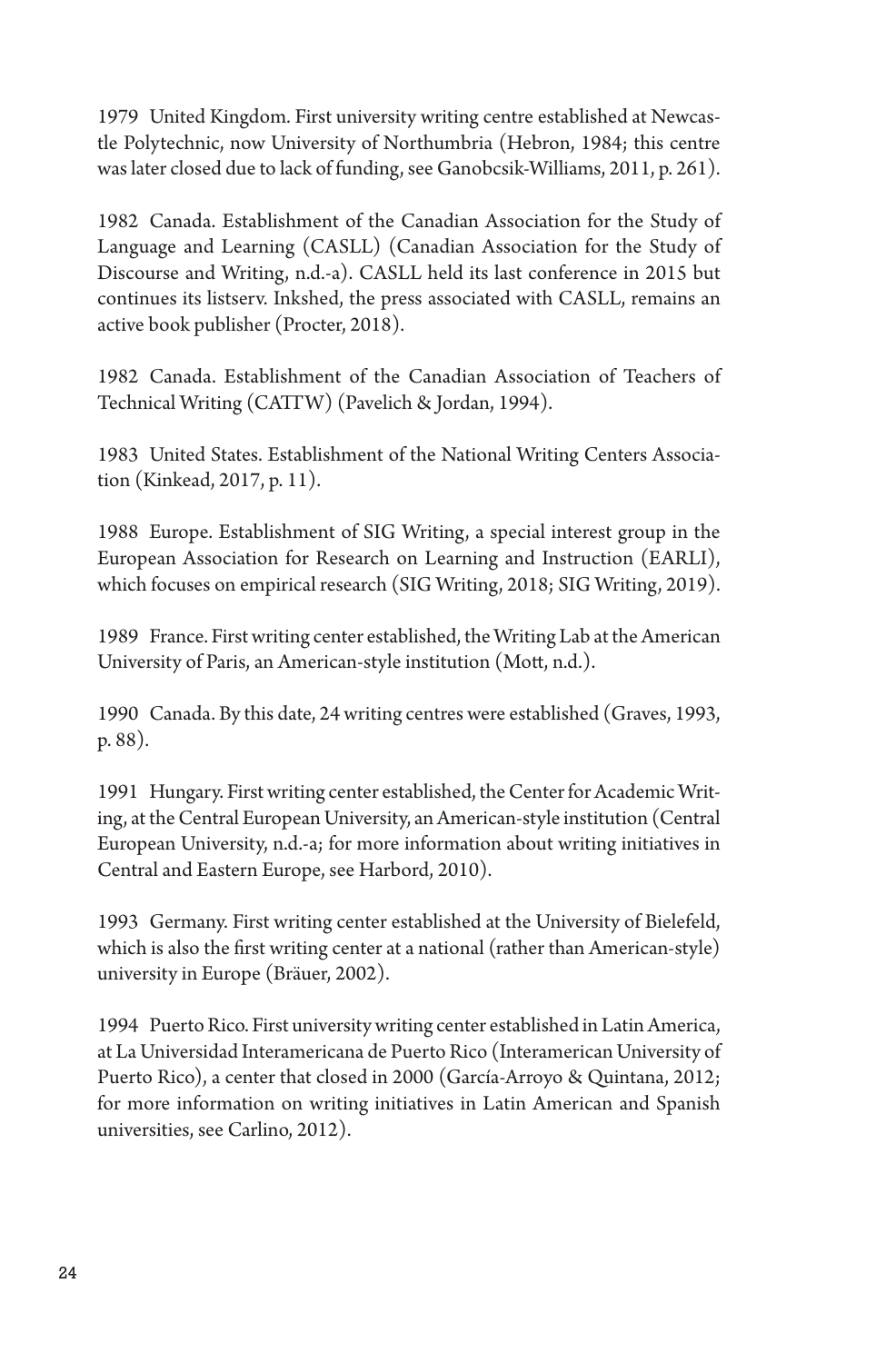1994 South Africa. First writing centre established at the University of the Western Cape, followed soon thereafter by two other new writing centres, at the University of Witwatersrand and University of Cape Town (Archer, 2008; Archer, 2012; Archer & Richards, 2011).

1998 Europe. Establishment of the European Writing Centers Association (EWCA). Scholars at two writing-center-hosting universities, the American College of Thessaloniki in Greece and the American University in Bulgaria, were instrumental in its founding (European Writing Centers Association, n.d.-b).

1999 Kenya. First writing centre established at the Daystar University Writing and Speech Centre (Wambua, 2020).

2000 Turkey. First writing center established, the Sabançi University Writing Center, part of the Center for Individual and Academic Development at Sabançi University (Tokay, 2012).

2000 United States. National Writing Centers Association changes its name to International Writing Centers Association (Kinkead, 2017, p. 11), prompted in part by the 1998 establishment of the EWCA (European Writing Centers Association, n.d.-a).

2001 Europe. Establishment of the European Association for the Teaching of Academic Writing (EATAW) (European Association for the Teaching of Academic Writing, n.d.).

2001 Germany. First writing center with peer tutoring established at the Pädagogische Hochschule Freiburg (University of Education Freiburg) (Macgilchrist & Girgensohn, 2011, p. 9; see this source for the translation of the university's name).

2001 Turkey. Writing center established at the School for Foreign Languages of Middle East Technical University, working with all students, faculty, and staff (Saydam & Çavuşoğlu, 2015).

2002 United Kingdom. First writing centre in Northern Ireland established at St. Mary's University (Worley, 2012).

2003. Puerto Rico. The UNESCO Chair for the Improvement of Reading and Writing in Latin America established at La Universidad Interamericana de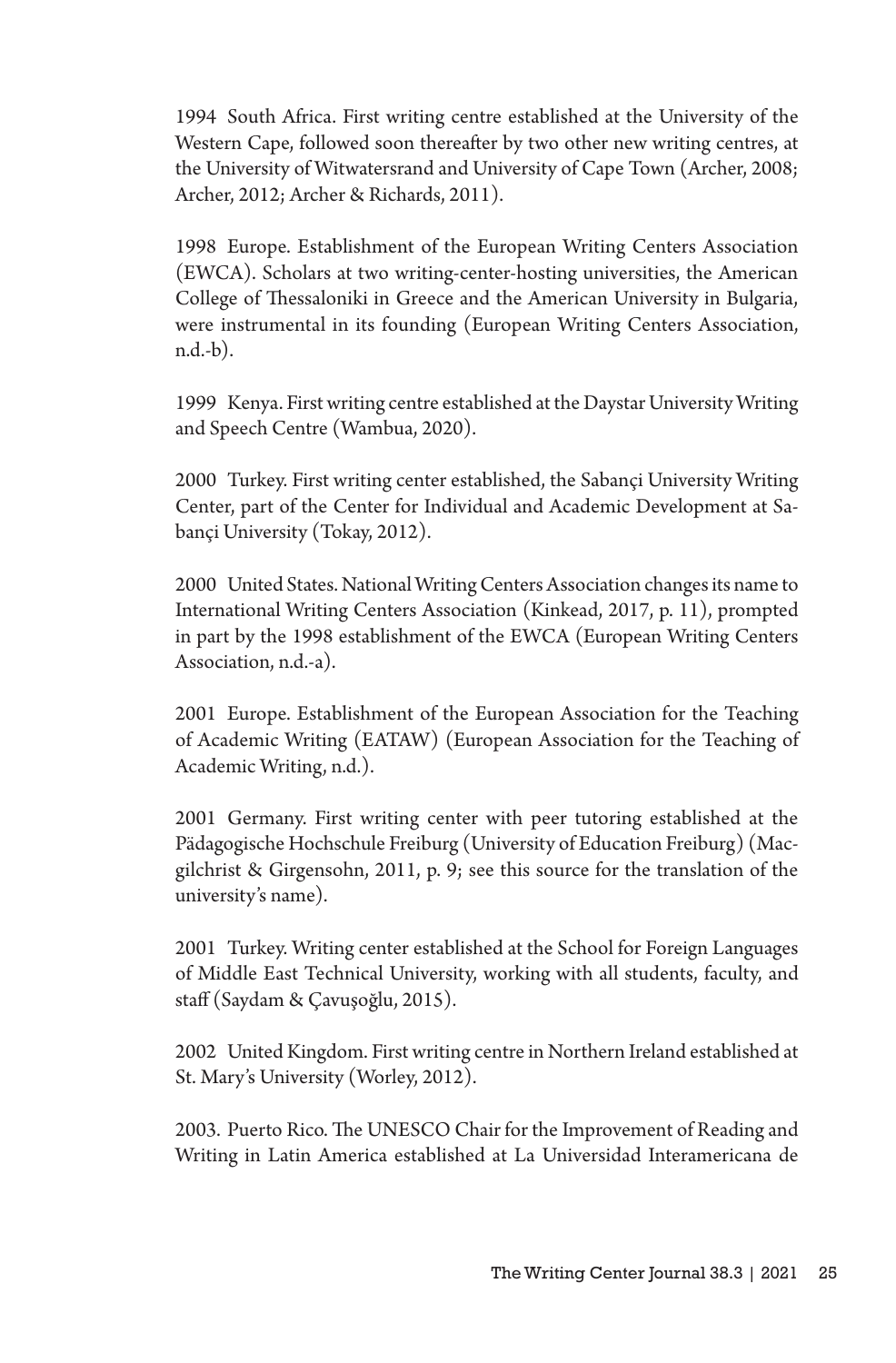Puerto Rico, prompting the reopening of its writing center in 2008 (García-Arroyo & Quintana, 2012).

2003 Qatar. Writing center established at Texas A&M University at Qatar (Williams, Ahmed, & Bamigbade, 2018, p. 47).

2003 Sweden. Establishment of the national Nätverket för Språkverkstäder (Network for Language Centers); these Language Centers work with students on all aspects of their writing.<sup>2</sup>

2004 Lebanon. Writing center established at the American University of Beirut (American University of Beirut, n.d.).

2004 United Arab Emirates. Two writing centers established: at the American University of Sharjah (Ronesi, 2012), an undergraduate peer-tutoring writing center, and at the country's first national university, United Arab Emirates University, where professional tutors and peer-tutors work with students and faculty across the disciplines (Elsheikh & Mascaro, 2018, pp. 35–36).

2004 United Kingdom. First centrally funded writing centre established, the Centre for Academic Writing at Coventry University (Ganobcsik-Williams, 2011, p. 254).

2005 Mexico. First writing center established, the Centro de Aprendizaje, Redacción y Lenguas, en el Departamento Académico de Lenguas at Instituto Tecnológico Autónomo de México (Center for Learning, Composition, and Languages in the Department of Academic Languages at the Autonomous Technical University of Mexico) (Molina-Natera, 2015, p. 16; Ormsby, 2015, p. 33).

2005 Switzerland. Establishment of the Forum wissenschaftliches Schreiben (Forum for Academic Writing), a national organization for academic writing (Forum wissenschaftliches Schreiben, n.d.).

<sup>2</sup> A national grant to broaden higher education recruitment of students from diverse backgrounds prompted the creation of eight language workshops, at Lund, Malmö, Södertörn, Umeå, and Växjö Universities, as well as Stockholm University (which also hosted a language center specifically for the teacher training school) and Linköping University's Campus Norrköping; the same grant underwrote language support at the University of Borås and the Karolinska Institutet, a medical university. By 2006, funding for these centers became permanent (Broady et al., 2006).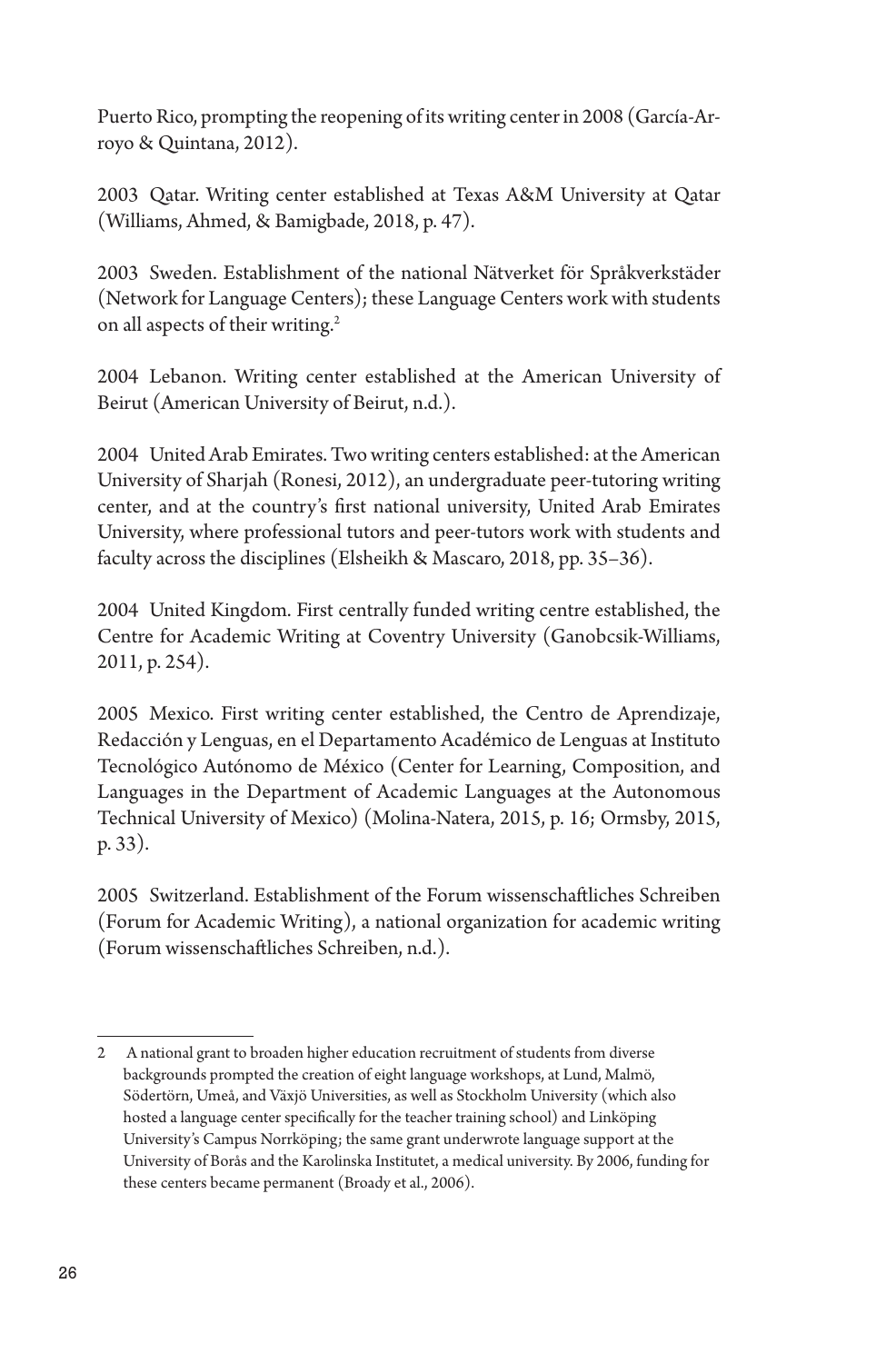2007 Canada. Establishment of the bilingual Canadian Writing Centres Association/L'Association Canadienne des Centres de Rédaction, with two regional affiliates in the east and west (Canadian Writing Centres Association, 2008; Canadian Writing Centres Association, n.d.).

2007 Mexico. Writing center established, the Centro Escritura Ácademica in the Departamento de Filosofía y Letras at the Universidad de las Américas (Academic Writing Center in the Department of Philosophy and Letters at University of the Americas), Puebla (Velasco, 2015, p. 56).

2007 Israel. Establishment of the Israel Forum for Academic Writing to connect teachers and researchers (Israel Forum for Academic Writing, n.d.; Zuckermann et al., 2011, p. 244).

2007 Middle East-North Africa. Establishment of the Middle East-North Africa Writing Centers Alliance (MENAWCA, n.d.).

2007 Republic of Ireland. First academic writing centre, the Regional Writing Centre, established at the University of Limerick (Cleary, 2020), where professional tutors and peer-tutors work with students and faculty across the disciplines.

2008 Canada. CATTW is renamed the Canadian Association for the Study of Discourse and Writing/Association canadienne de rédactologie (Canadian Association for the Study of Discourse and Writing, n.d.-b).

2008 Colombia and Ecuador. First writing centers established in South America at the Pontificia Universidad Javeriana in Cali and Pontificia Universidad Católico del Ecuador in Quito, the latter with the support of a Fulbright award (Molina-Natera, 2016, pp. 344; Severino, 2010, p. 27).

2008 Namibia. First writing center established, the Writing Excellence Unit in the Language Centre at the University of Namibia, the first national university. In 2009, a second center was established at Polytechnic of Namibia, now the Namibia University of Science and Technology (Broekhoff, 2014, p. 72).

2008 Qatar. First writing center established, the English Writing Lab, at Qatar University, a national university (Williams, Ahmed, & Bamigbade, 2018, p. 47).

2008 The Netherlands. Establishment of the Netwerk Academische Communicatieve Vaardigheden (NACV) (Network of Academic Communicative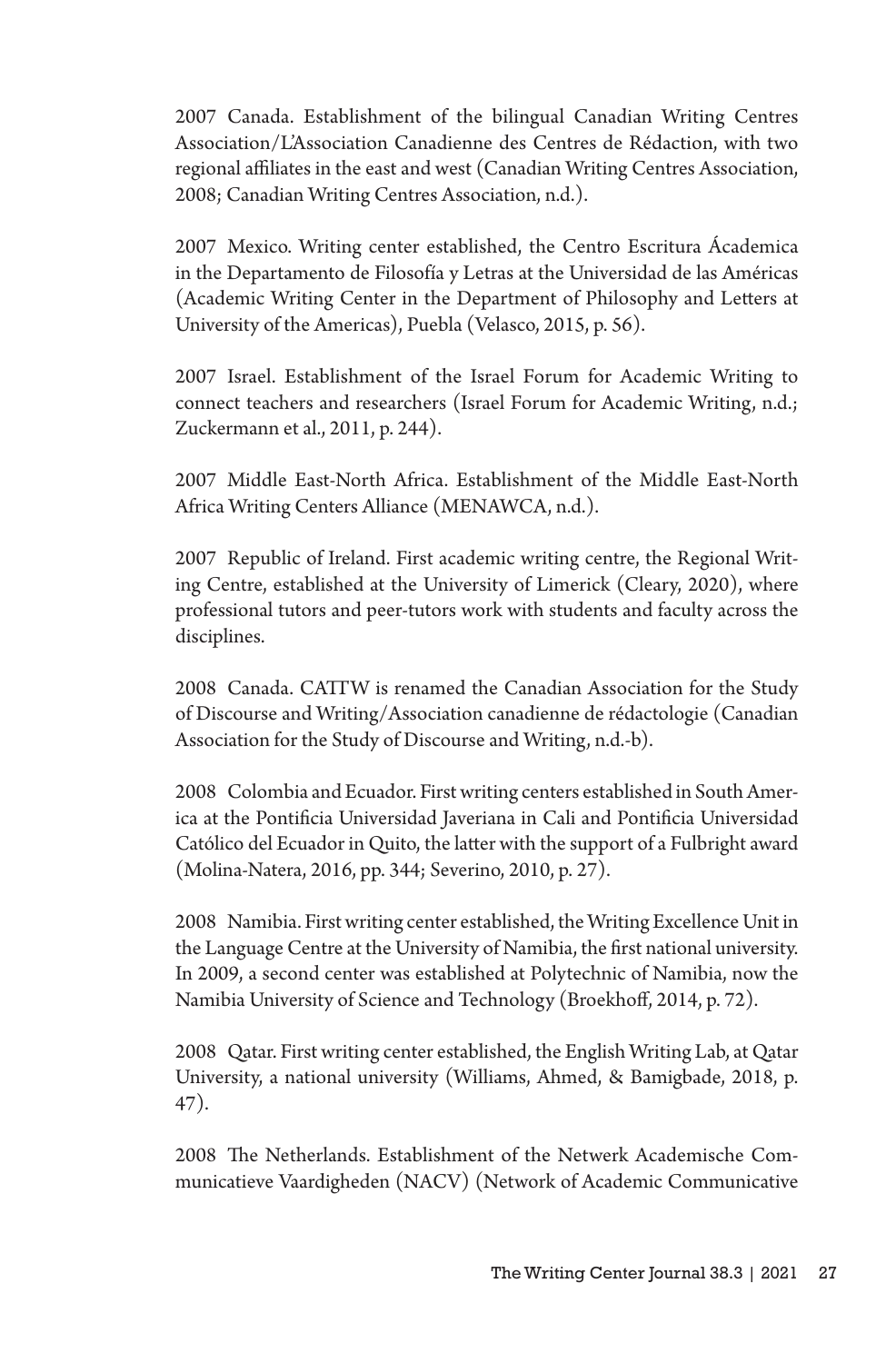Skills), prompted by initial 2003 EATAW conversations (Netwerk Academische Communicatieve Vaardigheden, n.d.-a).

2009 Austria. Establishment of the Gesellschaft für wissenschaftliches Schreiben (Organization for Academic Writing) to support writing initiatives, research, and publications (Gesellschaft für wissenschaftliches Schreiben, 2017).

2010 Germany. First Lange Nacht der aufgeschobenen Hausarbeiten (Long Night Against Procrastination) at the European University Viadrina (O'Sullivan & Cleary, 2012, pp. 155–157; Girgensohn, 2012, p. 133 [Girgensohn's translation]). This idea has been taken up by universities in North America and the Middle East (see, e.g., Kiscaden & Nash, 2015; Datig & Herkner, 2014).

2010 Ghana. The Ashesi Writing Centre established at Ashesi University with peer and professional tutors (Hansen-Quao, 2010).

2010 Lebanon. Writing center established at the Lebanese American University in Beirut with faculty and peer tutors; in 2012, the writing center expanded to the Byblos campus (Hodges, Habre, & Daouk, 2019).

2011 Poland. Writing center established, the English Writing Improvement Center, at the University of Łódź (Reichelt et al., 2013).

2011 Russia. First two writing centers established, the Writing and Communication Center at the New Economic School and the Academic Writing Center at the National Research University Higher School of Economics (Korotkina, 2018, p. 6).

2011 Saudi Arabia. First writing center established, the Writing Studio at Princess Nourah bint Abdulrahman University, a national women's university, with three more writing centers created at national universities between 2012 and 2014 (Eusafzai, 2018, pp. 4–5).

2011 South Africa. By this date, writing centers were established at most universities in South Africa, generally with professional tutors (Archer & Richards, 2011, p. 5).

2012 Israel. First academic writing center established, at the Interdisciplinary Center Herzliya (Connecting Writing Centers Across Borders, 2015).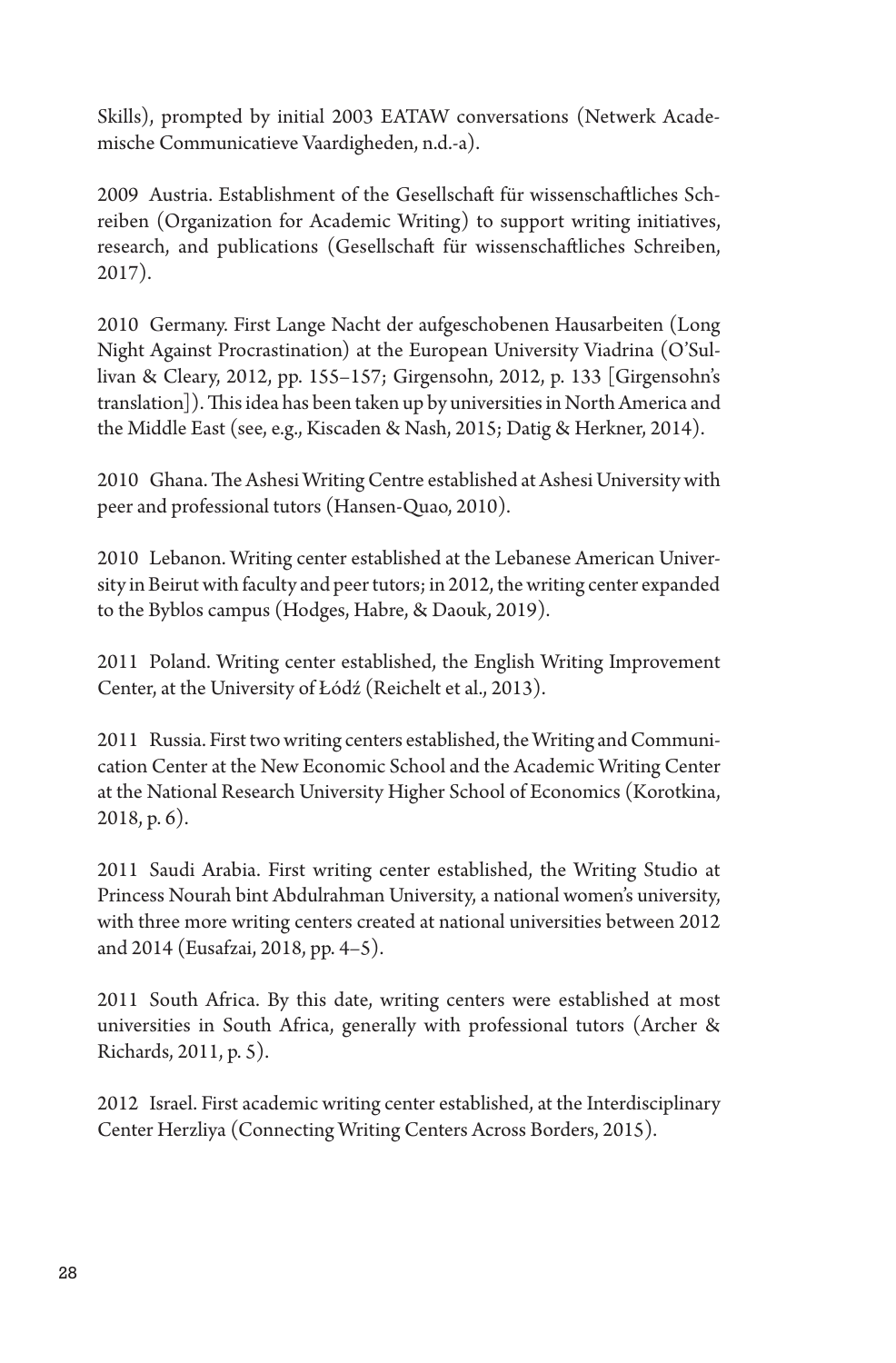2013 El Salvador. Writing center established at the School of Languages at the University of Don Bosco (source's translation) (Pérez de Cabrera, 2014, p. 33).

2013 Germany. Establishment of the Gesellschaft für Schreibdidaktik und Schreibforschung (gefsus) (Organization for Writing Pedagogy and Writing Research) to support all aspects of academic writing (Gesellschaft für Schreibdidaktik und Schreibforschung, n.d.).

2013 Ghana. The University of Ghana-Carnegie Writing Center established in the Department of English at the University of Ghana (School of Languages, n.d.).

2014 Germany. By this date, more than 60 writing centers were established (Scott, 2016, p. 3).

2014 Latin America. By this date, at least 40 writing centers and/or writing programs were established: at least 11 in Colombia, with others in Mexico, Chile, Argentina, Uruguay, Puerto Rico, and the Dominican Republic (Molina-Natera & López-Gil, 2019, pp. 101–103).

2014 Latin America. Establishment of La Red Latinoamericana de Centros y Programas de Escritura (RLCPE) (The Latin American Network of Writing Centers and Programs), including institutions from ten countries (Molina-Natera, 2016, p. 344; La Red Latinoamericana de Centros y Programas de Escritura, n.d.).

2014 Serbia. Writing center established, the Niś Writing Center, at the American Corner Niś, under the umbrella of the U.S. Embassy in Belgrade (Schreiber & Đurić, 2017).

2015 Republic of Ireland. Establishment of the Irish Network for the Enhancement of Writing (INEW) (Irish Network for the Enhancement of Writing, n.d.). INEW, along with the All Ireland Society for Higher Education, publishes practical guides, including two devoted to writing centre work (Farrell, O'Sullivan, & Tighe-Mooney, 2015; O'Sullivan, Tighne-Mooney, Lenihan, & Farrell, 2018).

2015 South Africa. Writing center, the Writing Lab, established at the Faculty of Health Sciences, University of Cape Town (Muna, Hoosen, Moxley, & Pletzen, 2019).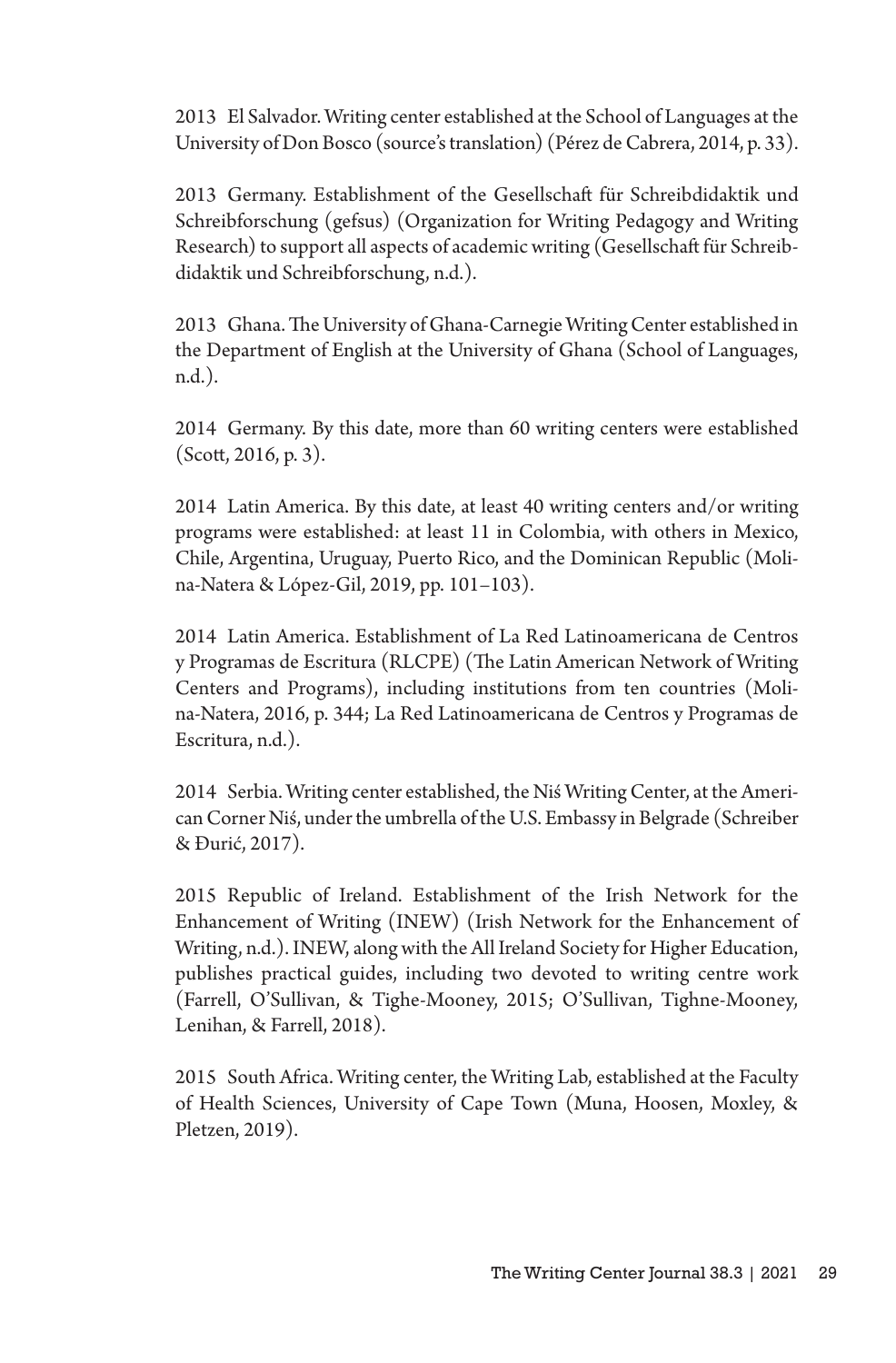2016 Botswana. Writing center, the University Writing Centre, established at Botswana International University of Science and Technology (Botswana International University of Science and Technology, n.d.).

2016 Brazil. Writing center, the Centro de Assessoria de Publicação Acadêmica, established at the Universidade Federal do Paraná (Academic Publishing Advisory Center at the Federal University of Paraná [source's translation]) in Curitiba, the "first true writing center in Brazil" (Cons & Martinez, 2021).

2016 The Netherlands. Establishment of the PAS: Platform Academische Schrijfcentra (Platform of Academic Writing Centres) to support academic writing centers; PAS is part of NACV (Netwerk Academische Communicatieve Vaardigheden, n.d.-b).

2017 Russia. Establishment of the National Writing Centers Consortium (National Writing Centers Consortium, n.d.).

2019 Colombia. By this date, at least 24 institutions of higher education have initiatives that include writing tutoring (Calle-Arango, 2020, p. 88).

2020. Hungary. The Center for Academic Writing at the Central European University "forced from Budapest" to Vienna (Schulteis, 2020; see also Central European University, n.d.-b).

2020 Turkey. First K-12 writing centers, the Hisar Writing Center and Writing Center Jr., established at Hisar School (Hisar School, n.d.; see also Gibbs, 2020).

# **Some Less Formal, But Noteworthy, Networks of Writing Centers**

Argentina. See Castagno, Giammarini, Lizarriturri, Moyano, Novo, & Waigandt in this issue.

South Africa. The South African Writing Centres group includes a listserv, directory, and SIGs at the national conference of the Higher Education in Learning and Teaching Association of South Africa (HELTASA) (Archer & Richards, 2011, p. 6; Richards & Daniels, 2015).

Sweden. The Nätverket för studie-och språkverkstäder (Swedish Network for Language and Study Support units [source's translation]) hosts regular national meetings (University of Gothenburg, n.d.; see also Broady, et al., 2006).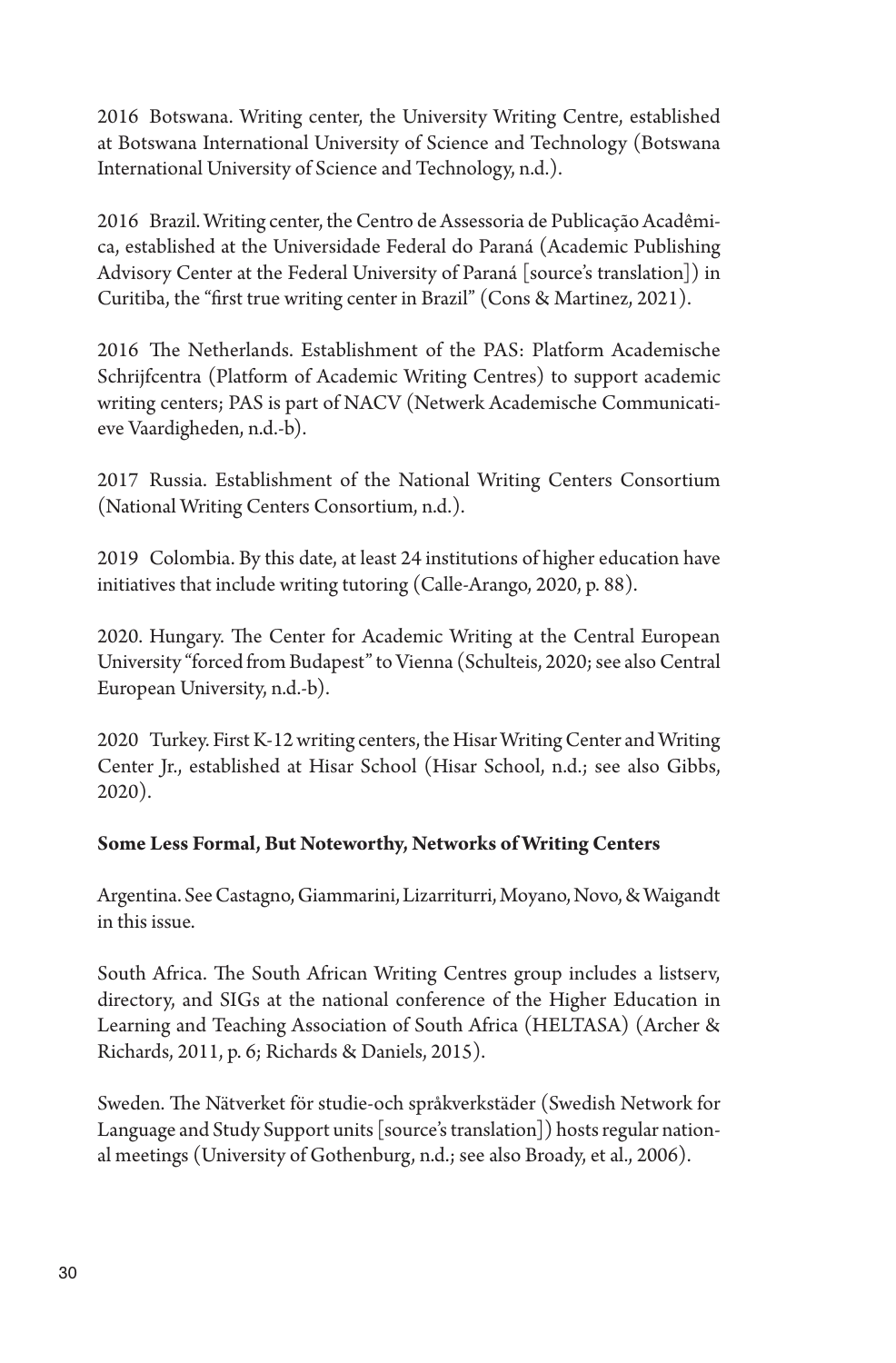United Kingdom. The Writing Development in Higher Education network hosts a biennial conference and listserv, WRITING-DEV-HE@JISCMAIL. AC.UK (Ganobcsik-Williams, 2006).3

## **Publication Venues**

In addition to creating formal and informal organizations, writing centers establish themselves in universities through research and scholarship.

Because writing center work is so interdisciplinary, this scholarship is not only published in journals focused on writing centers, but also on writing studies, education, and English. Of note, the open-access book series, International Exchanges on the Study of Writing, hosted by the WAC Clearinghouse and the University Press of Colorado, highlights writing development across borders: https://wac.colostate.edu/books/international/.

Below is a list of prominent journals and book series in the transatlantic region, arranged by region, alphabetically.

#### **Canada**

- *Canadian Journal for Studies in Discourse and Writing/Rédactologie*, originally called *Technostyle* (1982–), from the Canadian Association for the Study of Discourse and Writing, https:// journals.sfu.ca/cjsdw/index.php/cjsdw/about
- *The Canadian Writing Centre Review/revue Canadienne des centres de rédaction* (2019–), from the Canadian Writing Centres Association/L'Association Canadienne des Centres de Rédaction, https://cwcaaccr.com/cwcr-rccr-blog/
- Inkshed publishes academic texts, https://www.inkshedpress.ca/, and has also partnered with Parlor Press on a book series, Writing Studies in Canada, https://parlorpress.com/pages/inkshedwriting-studies-in-canada; to find the issues of the journal called *Inkshed* (1982–2015), published by the Canadian Association for the Study of Language and Learning, see https://casdw-acr.ca/ resources/casllinkshed-archives/

<sup>3</sup> Many thanks to Camilla Grönvall Fransson, Karlstad University, and Anne-Marie Eriksson, University of Gothenberg, for pointing us to the Swedish network (listed above) and to Lisa Ganobsik-Williams, Coventry University, for pointing us to the UK network.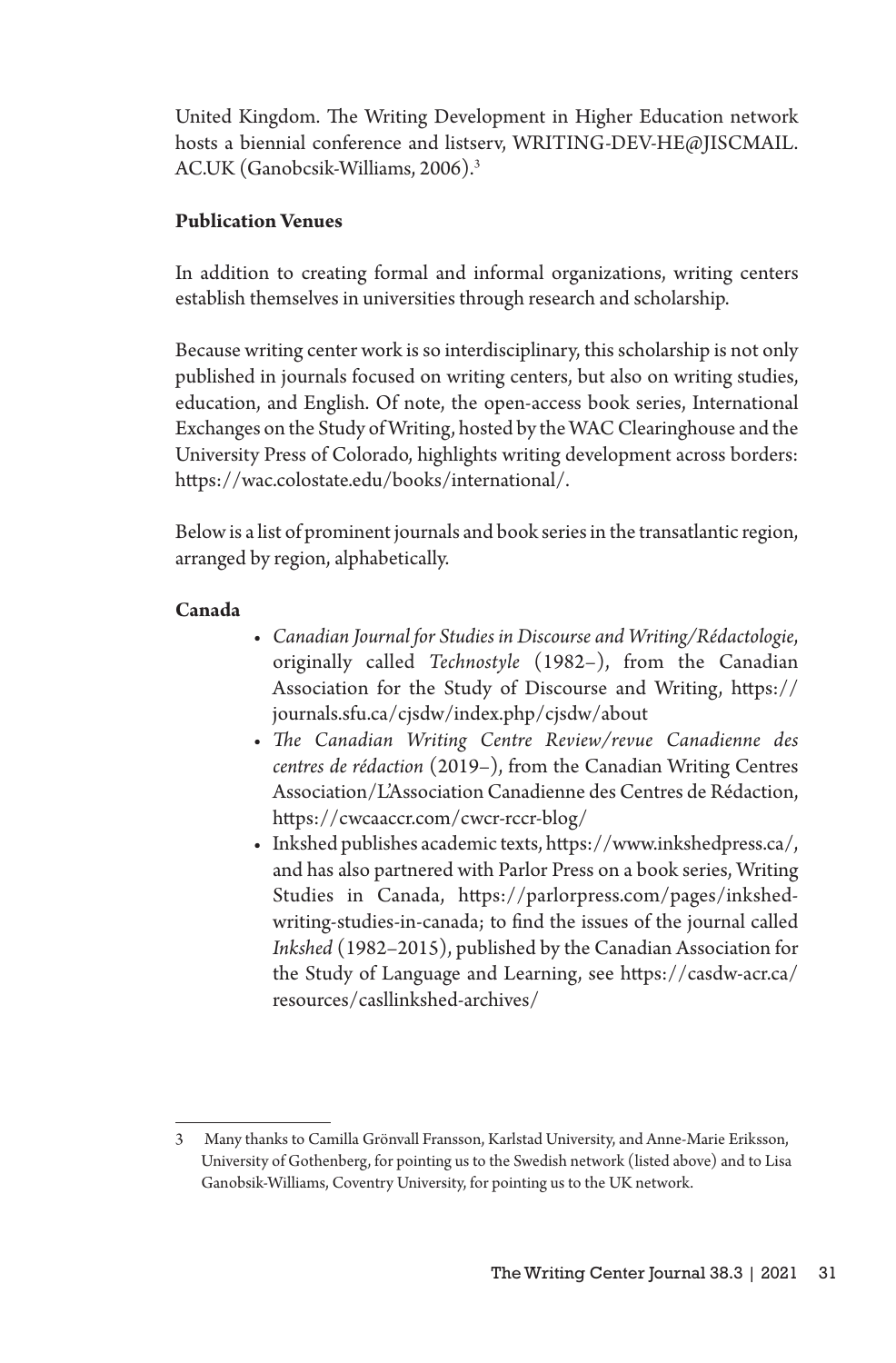#### **Europe**

- *Journal of Academic Literacy and Research Skills* (2019–), from the National Writing Centers Consortium in Russia, https://nwccconsortium.ru/en/jalrs-journal/
- *Journal of Academic Writing* (2011–), from the European Association of the Teaching of Academic Writing (EATAW), https://www.jowr.org/index.html
- *Journal of Writing Research* (2008–), supported by EARLI SIG Writing, https://www.jowr.org/
- *Journal für Schreibwissenschaft* (*Journal of Writing Studies*) (2010–), before 2020 *Journal der Schreibberatung* (*Journal of Writing Consultation*), supported by Die Gesellschaft für Schreibdidaktik und Schreibforschung (gefsus), https://www.josch-journal.de/
- *Zeitschrift Schreiben* (*European Journal of Writing*, journal's translation) (2006–2019), published by the Pädagogische Hochschule (University of Education) in Zürich, https:// zeitschrift-schreiben.ch/
- Böhlau Verlag book series, Schreibwissenschaft (Writing Studies), https://www.vandenhoeck-ruprecht-verlage.com/ themen-entdecken/literatur-sprach-und-kulturwissenschaften/ sprach-und-literaturwissenschaften/literaturwissenschaftkomparatistik/53530/schreibwissenschaft
- Springer book series, Studies in Writing, https://www.springer. com/series/6604
- wbv media book series, Theorie und Praxis der Schreibwissenschaft (Theory and Practice in Writing Studies), https://www.wbv.de/ buchreihen/theorie-und-praxis-der-schreibwissenschaft.html

## **Latin America**

- La Red Latinoamericana de Centros y Programas de Escritura (RLCPE), listing publications relevant to writing centers in the region, https://sites.google.com/site/redlacpe/documentos
- *Boletín de la Red Latinoamericana de Centros y Programas de Escritura* (*Bulletin of the Association of Latin American Writing Centers and Writing Programs*), from RLCPE (2019–), https:// sites.google.com/site/redlacpe/documentos/boletín-de-la-rlcpe
- *magis, Revista Internacional de Investigación en Educación* (*Magis: International Journal of Education*) (2008–), https://revistas. javeriana.edu.co/index.php/MAGIS
- *Revista Colombiana de Educación* (*Colombian Journal of Education*) (1978–), https://revistas.pedagogica.edu.co/index.php/RCE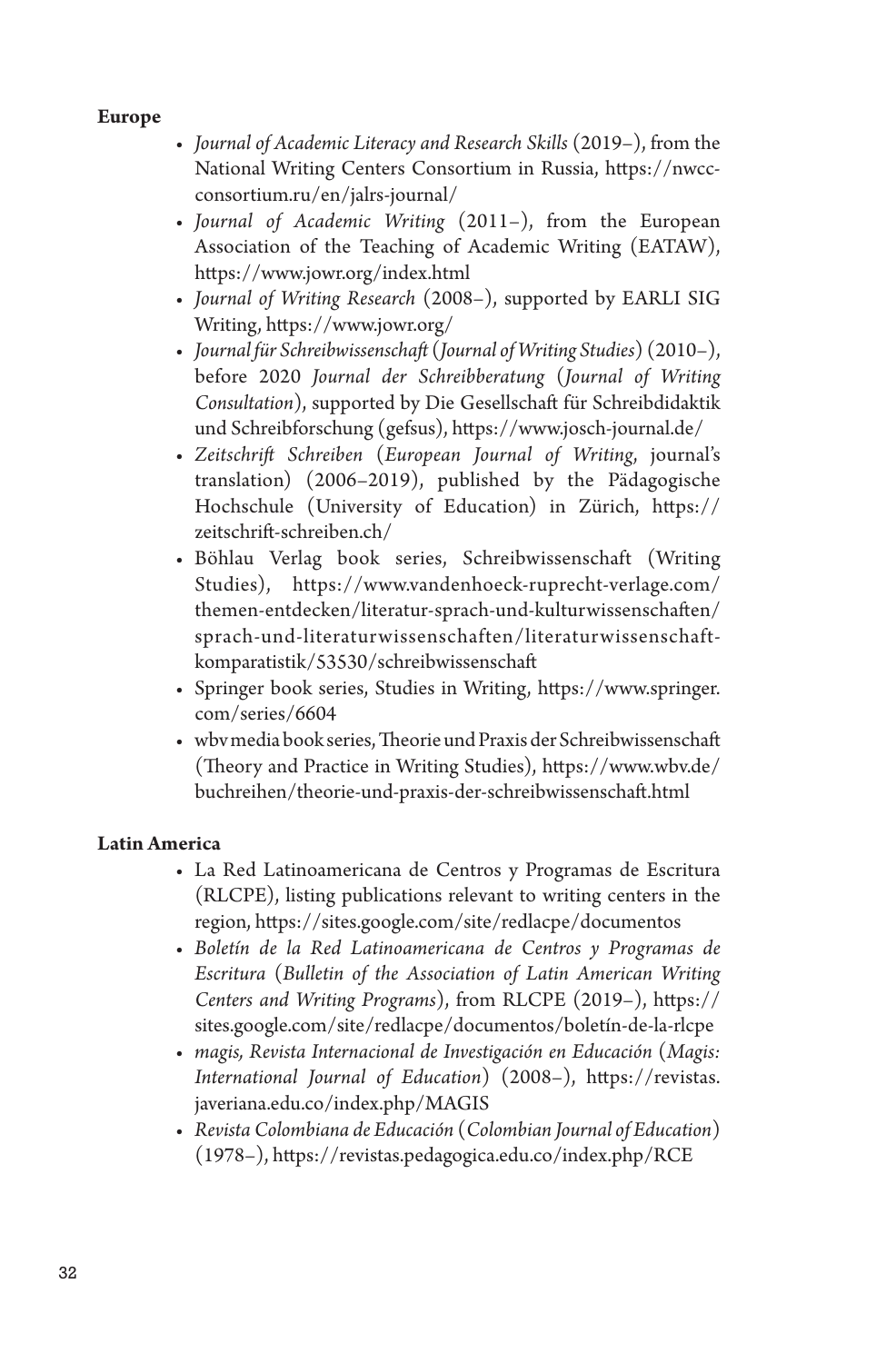- *Revista Mexicana de Investigación Educativa* (*Mexican Journal of Education Studies*) (1996–), https://www.comie.org.mx/revista/
- The WAC Clearinghouse bilingual, open-access book series, *International Exchanges: Latin America*, https://wac.colostate.edu/ books/international/la/

#### **Middle East, North Africa, & Sub-Saharan Africa**

- Middle East-North Africa Writing Centers Alliance, listing publications relevant to writing centers in the region, http:// menawca.org/bibliography-of-publications
- *Southern African Linguistics and Applied Language Studies* (2000–), https://salals.org.za/journal/
- *South African Journal of Higher Education* (1987–), https://www. journals.ac.za/index.php/sajhe/about
- *Stellenbosch Papers in Linguistics Plus* (1980–), https://spilplus. journals.ac.za/pub/index
- Sun Press, a division of African Sun Media, publishing books on writing studies and higher education, https:// africansunmedia.co.za/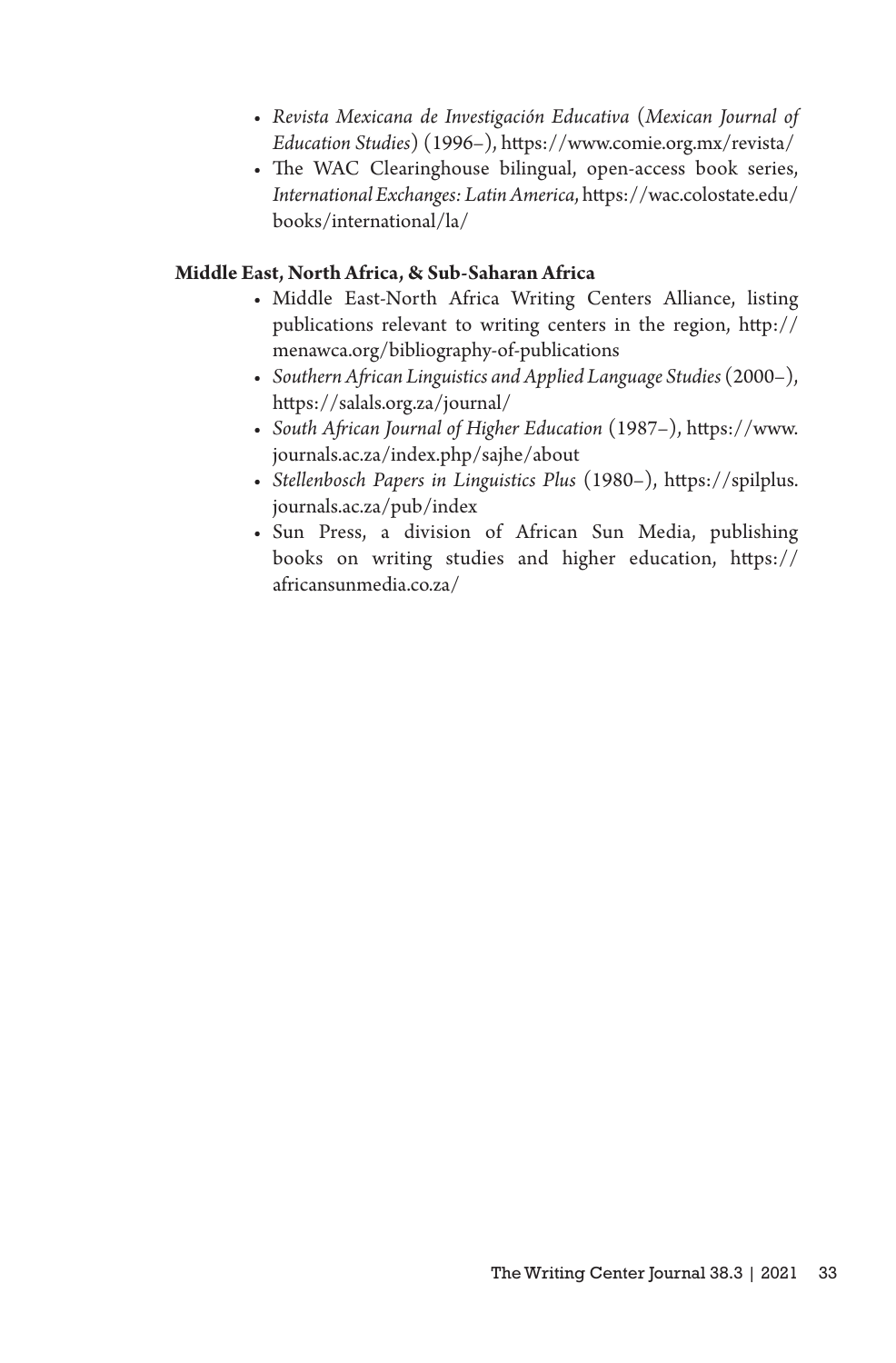## References

- AISHE. (n.d.). *AISHE Academic Practice Guides.* https://www.aishe.org/ aishe-academic-practice-guides/
- American University of Beirut (AUB). (n.d.). *The Writing Center.* https:// www.aub.edu.lb/fas/writing\_center/Pages/default.aspx
- Archer, A. (2008). Investigating the effect of writing centre interventions on student writing. *South African Journal of Higher Education, 22*(2), 248–264.
- Archer, A. (2012). Changing academic landscapes: Principles and practices of teaching writing at the University of Cape Town. In C. Thaiss, G. Bräuer, P. Carlino, L. Ganobcsik-Williams, & A. Sinha (Eds.), *Writing programs worldwide: Profiles of academic writing in many places* (pp. 353- 364). The WAC Clearinghouse; Parlor Press.
- Archer, A., & Richards, R. (Eds.). (2011). *Changing spaces: Writing centres and access to higher education*. Sun Press.
- Botswana International University of Science and Technology (BIUST). (n.d.). *Our Director.* https://www.biust.ac.bw/mege/our-dean/
- Bräuer, G. (2002). Drawing connections across education: The Freiburg writing center model. *Language and Learning Across the Disciplines*, *5*(3), 61–80.
- Broady, D., Börjesson, M., Bertilsson, E., Farkas, G., Gunneriusson Karlström, M., Larsson, E., Lidegran, I., Nordquist, I. (2006). Utvärdering av Rekryteringsdelegationen. *Rapporter från Forskningsgruppen för Utbildnings- och kultursociologi (Sociology of Education and Culture Research Reports),* 39, Uppsala Universitet. https://uu.diva-portal.org/ smash/get/diva2:51991/FULLTEXT01.pdf
- Broekhoff, M. (2014). A tale of two writing centers in Namibia: Lessons for us all. *Journal of Academic Writing, 4*(1), 66–78.
- Calle-Arango, L. (2020). Centros y programas de escritura en las IES colombianas. *Magis, Revista Internacional de Investigación en Educación, 12*(25), 77–92.
- Canadian Association for the Study of Discourse and Writing (CASDW) (2009). *About CASDW.* http://www.cs.umanitoba.ca/~casdw/en/ about\_casdw.htm
- Canadian Association for the Study of Discourse and Writing (CASDW). (n.d.-a). *CASLL/Inkshed Newsletter Archives: 1982–2015.* https:// casdw-acr.ca/resources/casllinkshed-archives/
- Canadian Association for the Study of Discourse and Writing (CASDW). (n.d.-b). *Joan Pavelich CASDW Annual Award for Best Dissertation.*  https://casdw-acr.ca/awards/joan-pavelich-casdw-annual-award-forbest-dissertation/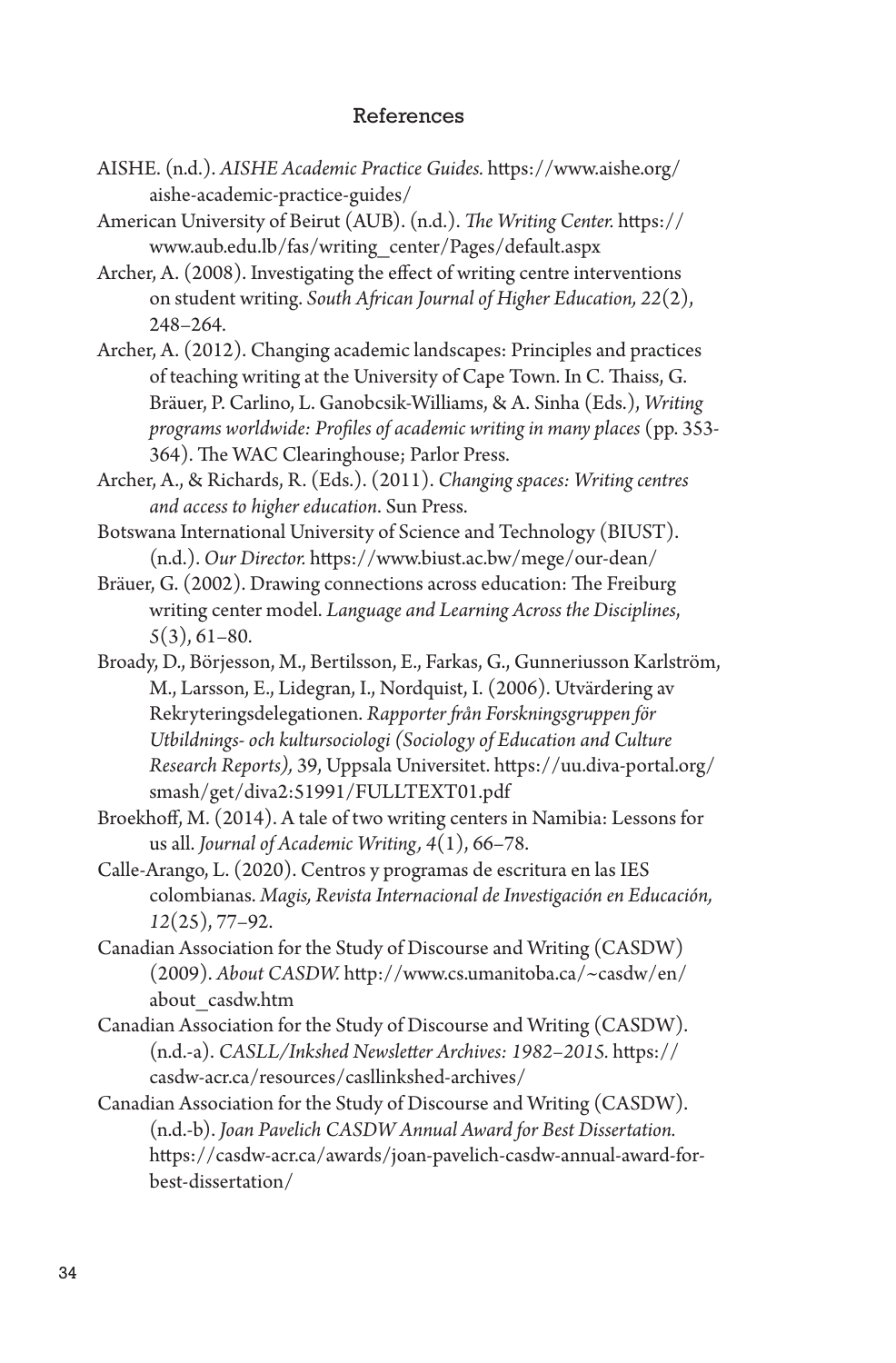- *Canadian Journal for Studies in Discourse and Writing/Rédactologie* (CJSDW/R) (n.d.) *About the journal.* https://journals.sfu.ca/cjsdw/ index.php/cjsdw/about
- Canadian Writing Centres Association/L'Association canadienne des centres de rédaction (CWCA/ACCR). (2008). *Annual report.* https://www. stlhe.ca/wp-content/uploads/documents/CWCA%20Annual%20 Report%202008.pdf
- Canadian Writing Centres Association/L'Association canadienne des centres de rédaction (CWCA/ACCR). (n.d.). *Regional affiliates.* https:// cwcaaccr.com/about/regional-affiliates/
- Carlino, P. (2012). Who takes care of writing in Latin American and Spanish universities? In C. Thaiss, G. Bräuer, P. Carlino, L. Ganobcsik-Williams, & A. Sinha (Eds.), *Writing programs worldwide: Profiles of academic writing in many places* (pp. 485–498). The WAC Clearinghouse; Parlor Press.
- Central European University. (n.d.-a). *Center for Academic Writing: History.*  https://caw.ceu.edu/history
- Central European University. (n.d.-b). *Center for Academic Writing: We have moved to Vienna.* https://caw.ceu.edu/we-have-moved-vienna
- Cleary, L. (2020, October 9). Looking forward: The regional Writing Centre, University of Limerick, Ireland. *Connecting Writing Centers Across Borders, WLN.* https://www.wlnjournal.org/blog/2020/10/lookingforward-the-regional-writing-centre-university-of-limerick-ireland/
- Connecting Writing Centers Across Borders. (2015, April 2). *IDC Herzliya Writing Center: The story behind Israel's first academic writing center.*  https://www.wlnjournal.org/blog/2015/04/idc-herzliya-writingcenter-the-story-behind-israels-first-academic-writing-center/
- Cons, T. R., & Martinez, R. (2021, January 22). Creating a writing center community: CAPA (Academic Publishing Advisory Center), Curitiba, Brazil. *Connecting Writing Centers Across Borders, WLN* https://www. wlnjournal.org/blog/2021/01/creating-a-writing-center-communitycapa-academic-publishing-advisory-center-curitiba-brazil/
- Datig, I., & Herkner, L. (2014). Get ready for a long night: Collaborating with the writing center to combat student procrastination. *College & Research Libraries News*, *75*(3), 128–131.
- Elsheikh, A., & Mascaro, J. (2018). A critical rereading of the history of writing centers in the UAE. In O. Z. Barnawi (Ed.), *Writing centers in the higher education landscape of the Arabian Gulf* (pp. 21-39). Palgrave Macmillan.
- European Association for the Teaching of Academic Writing. (n.d.). *Constitution, Code of ethics*. https://www.eataw.eu/constitution.html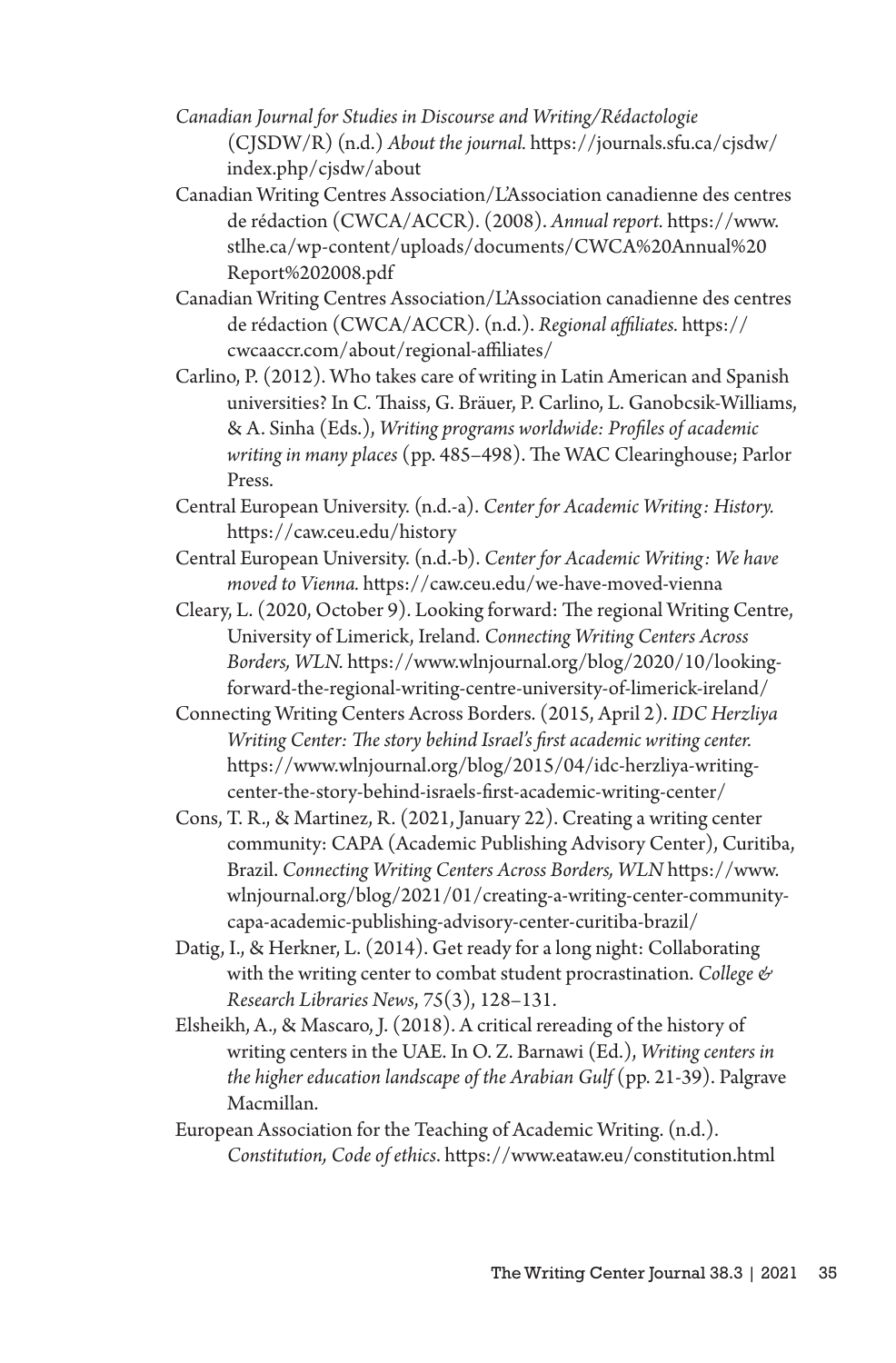- European Writing Centers Association (EWCA). (n.d.-a). *Home.* https:// europeanwritingcenters.eu/
- European Writing Centers Association (EWCA). (n.d.-b). *Governance.*  https://europeanwritingcenters.eu/governance
- Eusafzai, H. A. K. (2018). The emergence of writing centres in the Saudi higher education landscape: A genealogical investigation. In O. Z. Barnawi (Ed.), *Writing centers in the higher education landscape of the Arabian Gulf* (pp. 3–20). Palgrave Macmillan.
- Farrell, A., O'Sullivan, I., & Tighe-Mooney, S. (2015). *Academic practice guides: An introduction to higher education writing centres.* AISHE. https://www.aishe.org/wp-content/uploads/2016/01/1-Higher-Education-Writing-Centres.pdf
- Forum wissenschaftliches Schreiben. (n.d.). *Über uns.* https://www. forumschreiben.ch/about/
- Ganobsik-Williams, L. (2006). General introduction: Responding to the call for academic writing theory and pedagogy. In L. Ganobsik-Williams (Ed.), *Teaching academic writing in UK higher education: Theories, practices, and models* (pp. xxi–xxvi). Palgrave Macmillan.
- Ganobcsik-Williams, L. (2011). The writing centre as a locus for WiD, WAC and whole-institution writing provision. In M. Deane, & P. O'Neill (Eds.), *Writing in the disciplines* (pp. 250-264). Houndmills: Palgrave Macmillan.
- García-Arroyo, M., & Quintana, H. E. (2019). The ups and downs of the interdisciplinary writing center of the Interamerican University of Puerto Rico, Metropolitan Campus. In C. Thaiss, G. Bräuer, P. Carlino, L. Ganobcsik-Williams, & A. Sinha (Eds.), *Writing programs worldwide: Profiles of academic writing in many places* (pp. 333–340). The WAC Clearinghouse; Parlor Press.
- Gesellschaft für Schreibdidaktik und Schreibforschung (gefsus). (n.d.). *Über die gesellschaft* https://gefsus.de/die-gefsus/ueber-die-gefsus.html/
- Gesellschaft für wissenschaftliches Schreiben. (2017). *Über uns.* https:// www.gewisss.at/ueberuns.html
- Gibbs, J. (2020, May 15). The Hisar Writing Center, Istanbul, Turkey. *Connecting Writing Centers Across Borders, WLN.* https://www. wlnjournal.org/blog/2020/05/global-writing-center-spotlight-thehisar-writing-center-istanbul-turkey/
- Girgensohn, K. (2012). Mutual growing: How student experience can shape writing centers. *Journal of Academic Writing*, *2*(1), 127–137.
- Graves, R. (1993). Composition in Canadian universities. *Written Communication*, *10*(1), 72–105.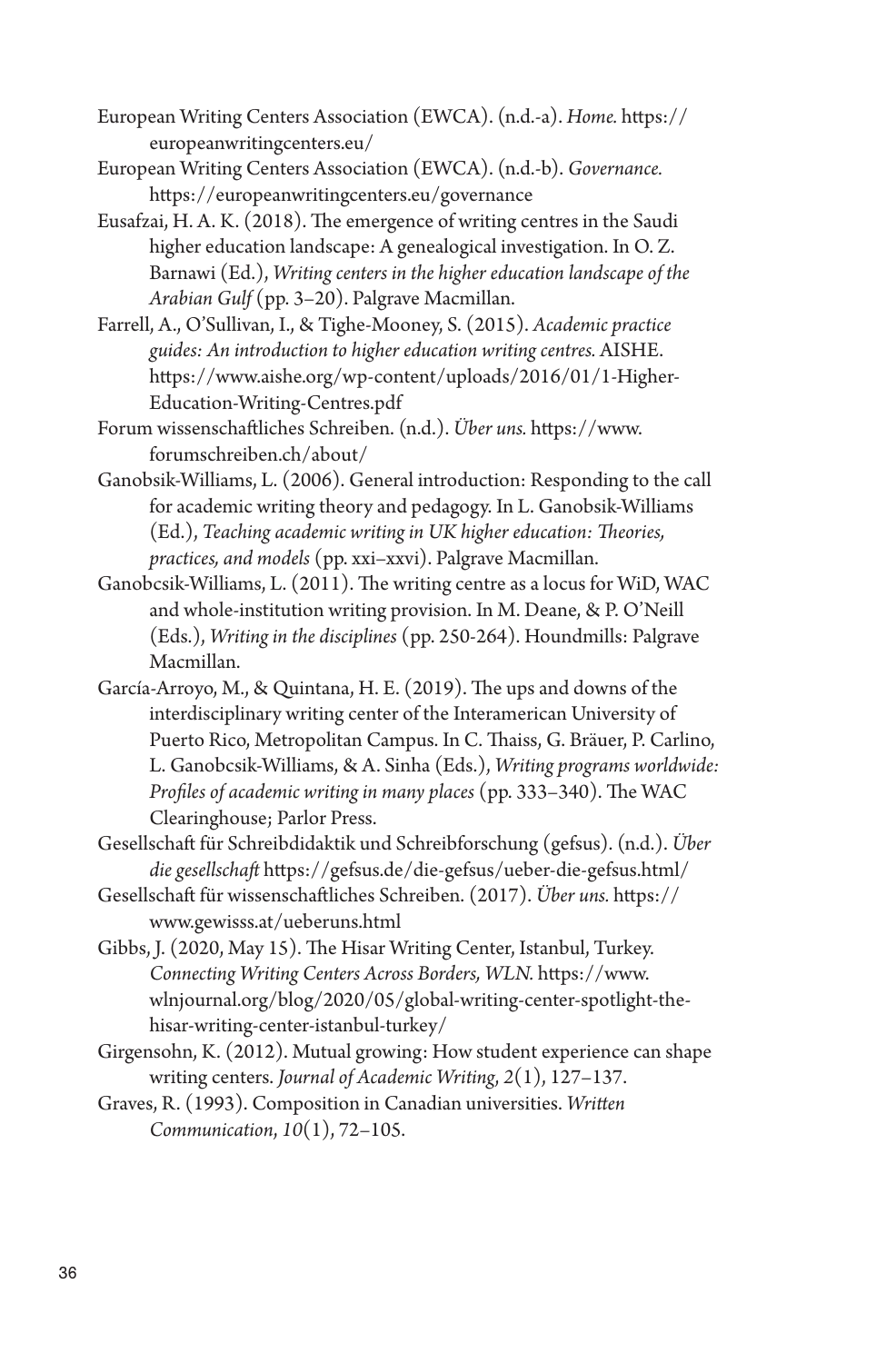- Hansen-Quao, C. (2010). *Ashesi Writing Centre started to support student writing.* ASHESI. https://www.ashesi.edu.gh/stories-and-events/ stories/280-ashesi-writing-centre-started-to-support-student-writing. html
- Harbord, J. (2010). Writing in Central and Eastern Europe: Stakeholders and directions in initiating change. *Across the Disciplines*, *7*. https://wac. colostate.edu/docs/atd/articles/harbord2010.pdf
- Hebron, C. (1984). Newcastle Polytechnic's Writing Centre and its origins: A description of an innovation. In R. Williams, J. Swales, and J. Kirkman (Eds.), *Common ground: Shared interests in ESP and Communication Studies* (pp. 87-98). Oxford: Pergamon Press.
- Hisar School. (n.d.). *Writing center.* https://en.hisarschool.k12.tr/centers/ writing-center
- Hodges, A., Habre, P. A., & Daouk, H. (24 November 2019). "Writing centers at schools": An initiative by the Lebanese American University Writing Center. *Connecting Writing Centers Across Borders, WLN.* https://www.wlnjournal.org/blog/2019/11/ writing-centers-at-schools-an-initiative-by-the-lebanese-americanuniversity-writing-center/
- Irish Network for the Enhancement of Writing. (n.d.) *Welcome*. https:// inewriting.wordpress.com/
- Israel Forum for Academic Writing. (n.d.). *About us.* https://mschcolnik. wixsite.com/ifaw/about
- Journal of Academic Writing ( JoAW). (n.d.). *About the journal.* https:// publications.coventry.ac.uk/index.php/joaw/about
- Kinkead, J. (2017). The writing center director as archivist: The documentation imperative. *WLN: A Journal of Writing Center Scholarship*, *41*(9–10), 10–17.
- Kiscaden, E., & Nash, L. (2015). Long Night Against Procrastination: A collaborative take on an international event. *Praxis: A Writing Center Journal, 12*(2).
- Korotkina, I. (2018). University Writing Centers in Russia: Balancing Unity and Diversity. *Higher Education in Russia and Beyond, 2*(16), 6–7. https://herb.hse.ru/data/2018/07/21/1151527123/1HERB2(16). pdf
- La Red Latinoamericana de Centros y Programas de Escritura (RLCPE). (n.d.). *Inicio.* https://sites.google.com/site/redlacpe/
- La Red Latinoamericana de Centros y Programas de Escritura (RLCPE). (2020). *Boletín de la RLCPE.* https://sites.google.com/site/redlacpe/ documentos/bolet%C3%ADn-de-la-rlcpe?authuser=0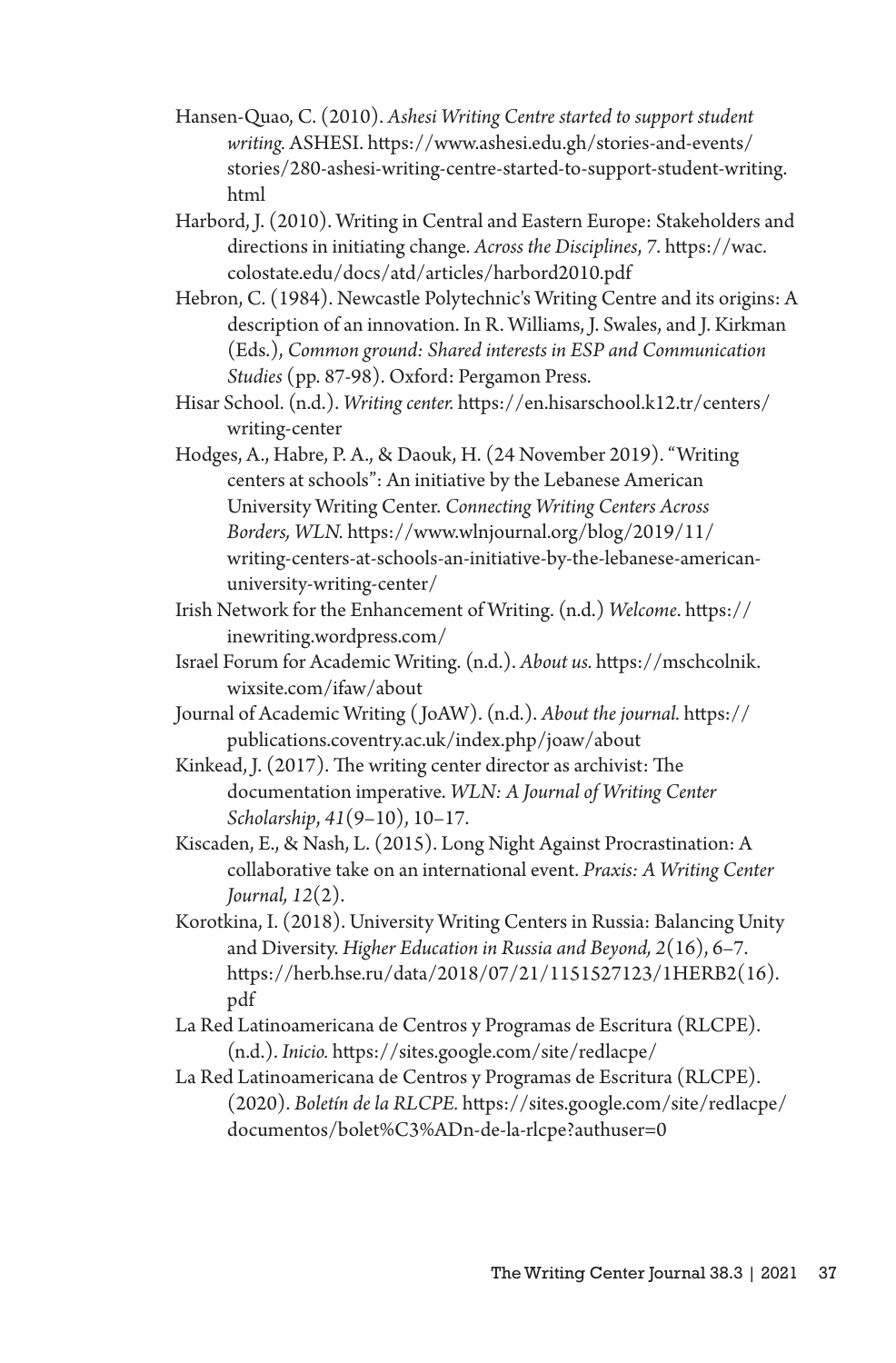- Macgilchrist, F., & Girgensohn, K. (2011). Humboldt meets Bologna: Developments and debates in institutional writing support in Germany. *Discourse and Writing/Rédactologie*, *23*(1). https://doi. org/10.31468/cjsdwr.9
- MENAWCA. (n.d.). *About MENAWCA.* http://menawca.org/home-page/ about-us
- Molina-Natera, V. (2015). Introducción. In V. Molina-Natera (Ed.), *Panorama de los centros y programas de escritura en Latinoamérica* (pp. 15–22). Sello Editorial Javeriano.
- Molina-Natera, V. (2016). Los centros de escritura en Latinoamérica: consideraciones para su diseño e implementación. In G. Bañales-Faz, M. Castelló-Badía & N. Vega-López (Eds.), *Enseñar a leer y escribir en la educación superior. Propuestas educativas basadas en la investigación* (pp. 341–362). Fundación sm.
- Molina-Natera, V., & López-Gil, K. S. (2019). Estado de la cuestión de los centros y programas de escritura de Latinoamérica. *Revista Colombiana de Educación*, *78*, 97–119.
- Mott, A. (n.d.). *C.V. American University of Paris.* https://www.aup.edu/sites/ default/files/profile/cv/CV-Mott.pdf
- Muna, N., Hoosen, T. G., Moxley, K., & Pletzen, E. V. (2019). Establishing a health sciences writing centre in the changing landscape of South African higher education. *Critical Studies in Teaching and Learning*, *7*(1), 19–41.
- National Writing Centers Consortium (NWCC). (n.d.). *About Us.* https:// nwcc-consortium.ru/en/about-us/
- Netwerk Academische Communicatieve Vaardigheden (NACV). (n.d.-a). *Over NACV.* https://www.nacv.nl/over-nacv/
- Netwerk Academische Communicatieve Vaardigheden (NACV). (n.d.-b). *Platform Academische Schrijfcentra*. https://www.nacv.nl/over-nacv/ platform-academische-schrijfcentra/
- Ormsby, L. (2015). Centro de aprendizaje, redacción y lenguas CARLE. In V. Molina-Natera (Ed.), *Panorama de los centros y programas de escritura en Latinoamérica* (pp. 33-38). Sello Editorial Javeriano.
- O'Sullivan, I., & Cleary, L. (2012). The role of the student experience in shaping academic writing development in higher education: The peer writing tutors' perspective. *Journal of Academic Writing*, *2*(1), 138–164.
- O'Sullivan, I., Tighne-Mooney, S., Lenihan, A., & Farrell, A. (2018). *Academic practice guides: An introduction to tutoring in the writing centre.*  AISHE. https://www.aishe.org/wp-content/uploads/2018/06/6- Tutoring-in-the-Writing-Centre.pdf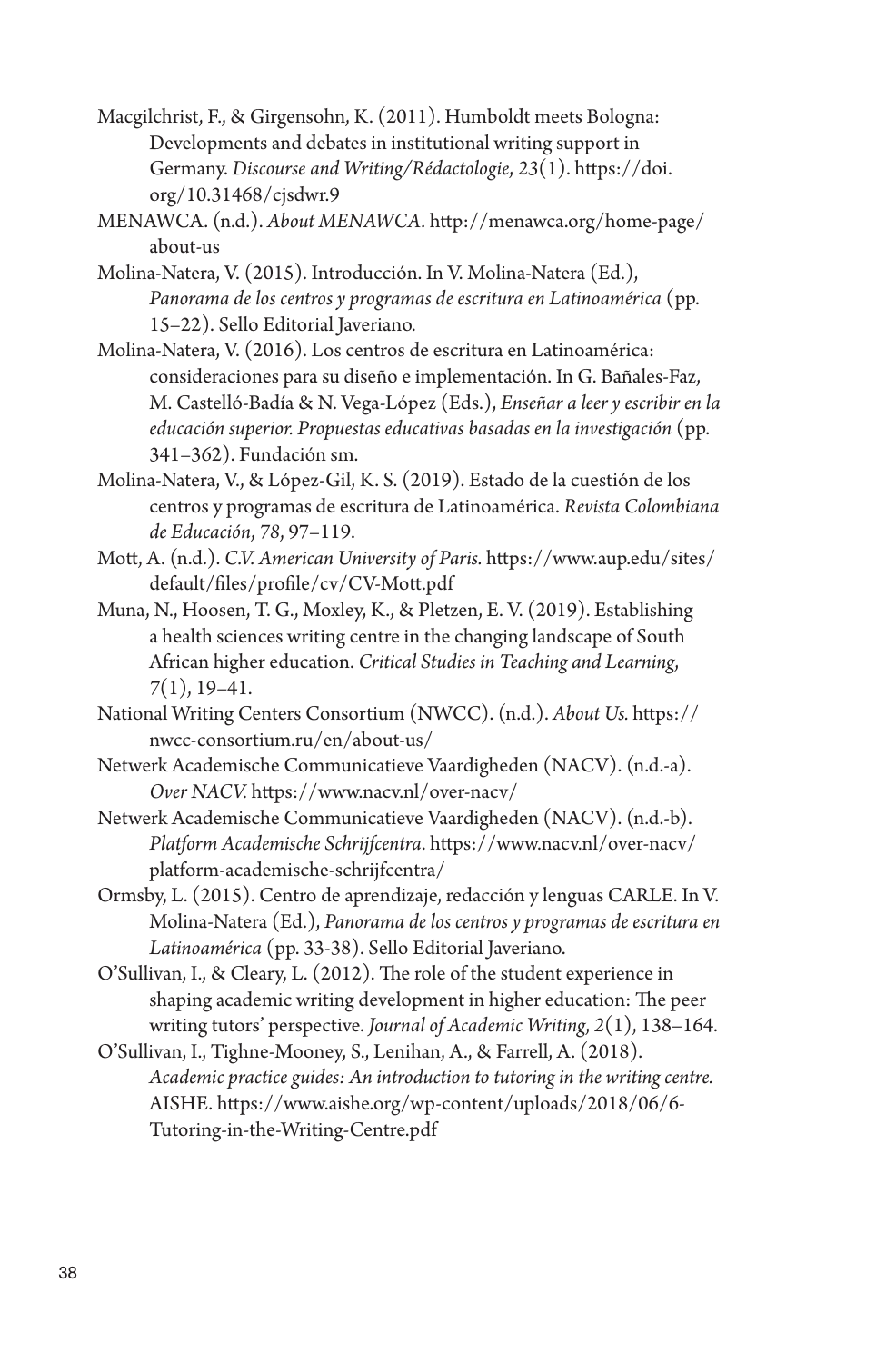- Pavelich, J., & Jordan, M. (1994). The Canadian Association of Teachers of Technical Writing: Its Early History. *Discourse and Writing/ Rédactologie*, *11*(3–4), 131–138. https://doi.org/10.31468/ cjsdwr.371
- Pérez de Cabrera, L. B. (2014). Centro de escritura en la Escuela de Idiomas de la Universidad Don Bosco. *Diá-logos*, *13*, 33–40.
- Procter, M. (2011). Talking the talk and walking the walk: Establishing the academic role of writing centres. In D. Starke-Meyerring, A. Paré, N. Artemeva, M. Horne, & L. Yousoubova (Eds.), *Writing in knowledge societies* (pp. 415-439). WAC Clearinghouse.
- Procter, M. (2018). Inkshed and Canadian writing centres. *Connecting Writing Centers Across Borders, WLN.* https://www.wlnjournal.org/ blog/2018/10/inkshed-and-canadian-writing-centres/
- Reichelt, M., Salski, L., Andres, J., Lowczowski, E., Majchrzak, O., Molenda, M., Parr-Modrzejewska, A., Reddington, E., & Wiśniewska-Steciuk, E. (2013). "A table and two chairs": Starting a writing center in Łódź, Poland. *Journal of Second Language Writing*, *22*(3), 277–285.
- Richards, R., & Daniels, S. (2015, February 9). South African writing centres: A conversation with Dr. Rose Richards and Sharifa Daniels. *Connecting Writing Centers Across Borders, WLN.* https://www.wlnjournal.org/ blog/2015/02/south-african-writing-centres-a-conversation-with-drrose-richards-and-sharifa-daniels/
- Ronesi. L. (2012). Writing programs worldwide: Profile of the American University of Sharjah (AUS). In C. Thaiss, G. Bräuer, P. Carlino, L. Ganobcsik-Williams, & A. Sinha (Eds.), *Writing programs worldwide: Profiles of academic writing in many places* (pp. 429–437). The WAC Clearinghouse; Parlor Press.
- Ruhmann, G. (2014). Wissenschaftlich Schreiben lernen an deutschen Hochschulen—eine kleine Zwischenbilanz nach 20 Jahren. In D. Knorr & U. Neumann (Eds.), *Mehrsprachige Lehramtsstudierende schreiben: Schreibwerkstätten an deutschen Hochschulen (FörMig Edition)* (pp. 34–53). Münster: Waxmann.
- Ruhr-Universität Bochum Schreibzentrum. (2017). *20 Jahre Schreibzentrum*. https://www.zfw.rub.de/sz/content/20jahreschreibzentrum
- Ruhr-Universität Bochum Schreibzentrum. (n.d.). *Über uns.* https://www. zfw.rub.de/sz/content/%C3%BCberuns
- Saydam, D., & Çavuşoğlu, C. (2015, December 21). The Middle East Technical University Academic Writing Center: A story of volunteers. *Connecting Writing Centers Across Borders, WLN.* https://www. wlnjournal.org/blog/2015/12/the-middle-east-technical-universityacademic-writing-center-a-story-of-volunteers/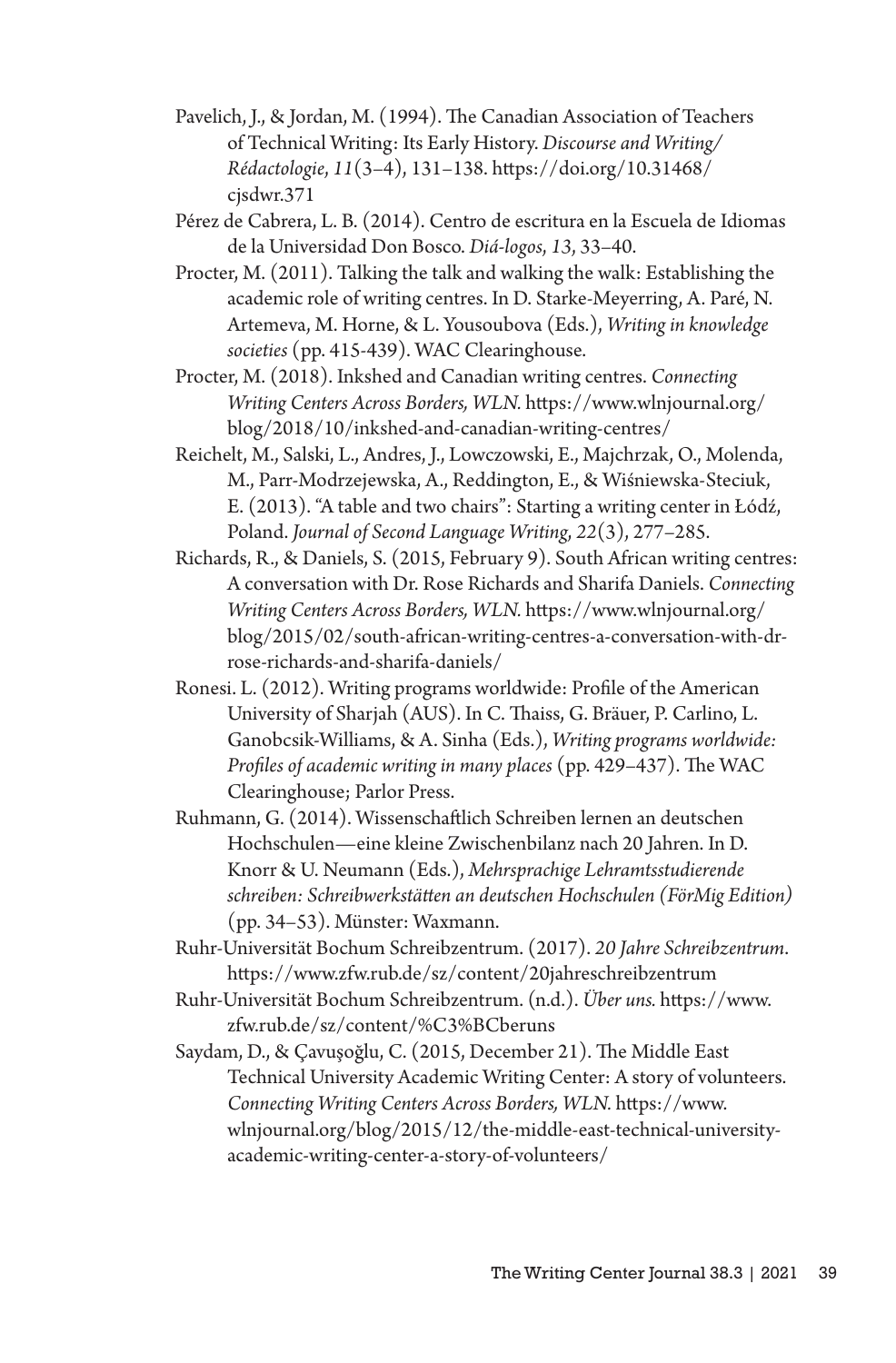School of Languages (SOL). (n.d.). Personality profile: Prof. Helen Yitah. *The Voice*, *2*, 8–9. https://docplayer.net/178623558-Officers-of-theschool.html

Schreiber, B. R., & Đurić, S. (2017). Alternative venues: An EFL writing center outside the university. *Praxis: A Writing Center Journal, 14*(2).

- Schulties, E. (2020, October 5). Forced from Budapest, Central European University opens in Vienna to a pandemic. *Institute of Current World Affairs.* https://www.icwa.org/central-european-university-reopens-invienna/
- Scott, A. (2016). Re-Centering writing center studies: What U.S.-based scholars can learn from their colleagues in Germany, Switzerland, and Austria. *Zeitschrift Schreiben*, *28*, 1–10. https://zeitschriftschreiben.ch/globalassets/zeitschrift-schreiben.eu/2016/ scott\_writingcenterstudies.pdf
- Scott, W. R. (2001). *Institutions and organizations.* Sage.
- Severino, C. (2010). Teaching writing in Ecuador: "Falsos amigos, primos hermanos," and "Humitas Con Café." *Writing on the Edge, 21*(1), 27–36.
- SIG Writing. (2018). *Highlights overview* [Conference program brochure]. Sixteenth international conference of the EARLI special interest group on writing, University of Antwerp, Belgium. https://earli.org/sites/ default/files/2019-08/SIGWriting\_2018\_Conference\_Program\_full. pdf
- SIG Writing. (2019). *Memorandum.* https://earli.org/sites/default/ files/2019-08/SIG%20Writing%20memorandum\_0.pdf
- Tokay, D. (2012). A writing center journey at Sabançi University, Istanbul. In C. Thaiss, G. Bräuer, P. Carlino, L. Ganobcsik-Williams, & A. Sinha (Eds.), *Writing programs worldwide: Profiles of academic writing in many places* (pp. 417-427). The WAC Clearinghouse; Parlor Press.
- Universität Bielefeld. (n.d.). *Über das Schreiblabor.* https://www.uni-bielefeld. de/einrichtungen/schreiblabor/uber-uns/
- University of Gothenburg. (n.d.). *Unit for Academic Language-ASK.* https:// www.gu.se/en/about-the-university/collaborate-with-us/unit-foracademic-language-ask
- Velasco, C. (2015). Centro de escritura académica y pensamiento crítico CEAPC. In V. Molina Natera (Ed.), *Panorama de los centros y programas de escritura en Latinoamérica* (pp. 55-62). Sello Editorial Javeriano.
- Wambua, B. (2020, April 2). Daystar University Writing and Speech Centre, Nairobi, Kenya. *Connecting Writing Centers Across Borders, WLN.*  https://www.wlnjournal.org/blog/2020/04/writing-center-spotlightdaystar-university-writing-and-speech-centre/